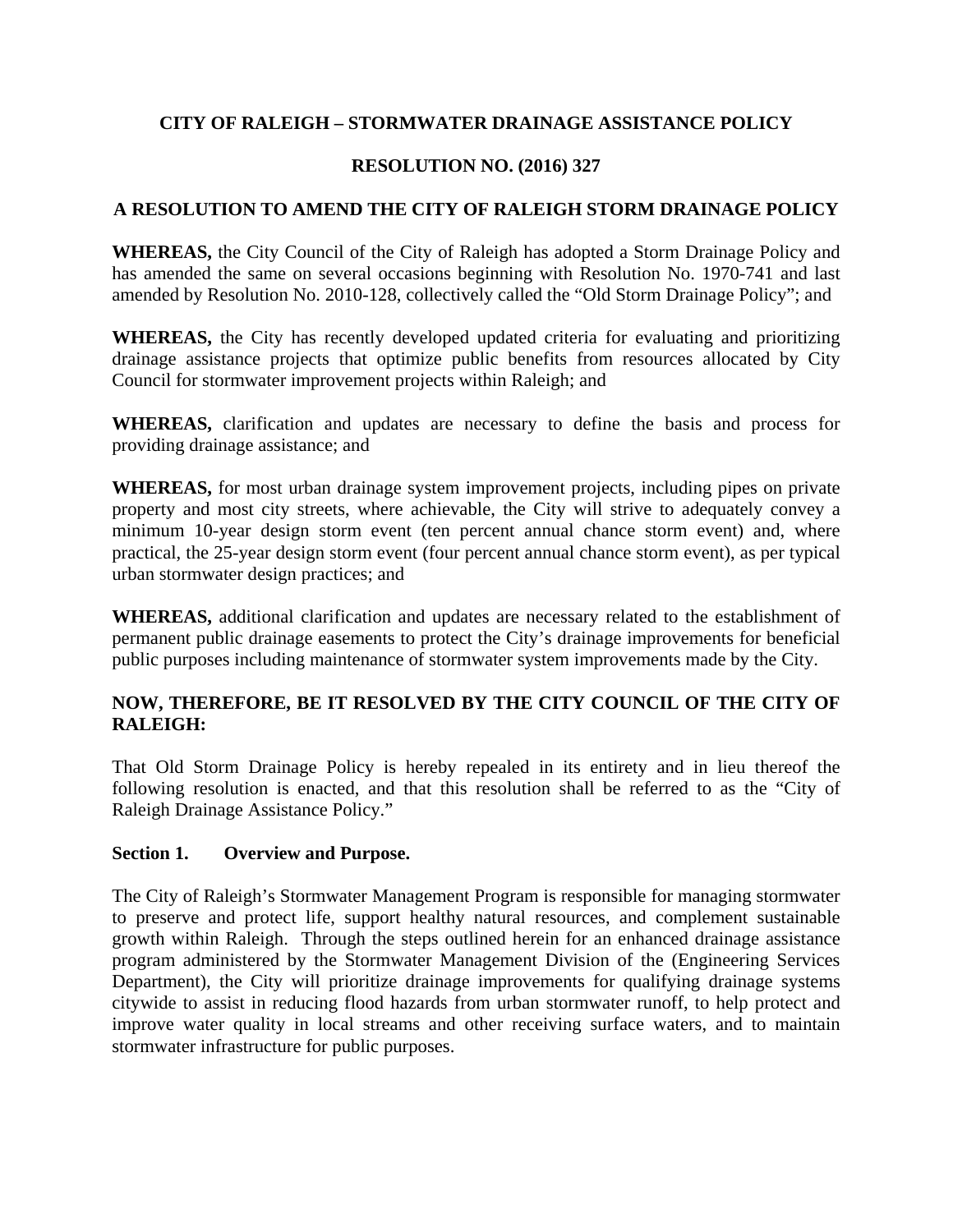### **Section 2. Drainage Assistance Definitions.**

**Severe Erosion** – significantly unstable land that is actively losing soil and/or other earthen material due to persistent and/or high velocity stormwater runoff flows. Sites may vary, but the most common locations include stream banks, stormwater channels, and/or stormwater drainage outfalls. Common types of severe erosion include active material loss on steep, vertical stream banks, undercut stream banks, significant sloughing of stream banks, or significant loss of soil material around and affecting a permanent drainage structure, all due to erosive stormwater flows.

**Structural Flooding** – flooding that impacts a crawlspace, finished floor, garage, basement and/or mechanical/HVAC unit and is caused by surface stormwater flows and not groundwater. Sheds and outbuildings not on a permanent, enclosed foundation or that can be easily moved and where moving the structure is the least cost alternative to prevent flood damage to the structure do not qualify as structural flooding.

**Street Flooding** – flooding that occurs when the existing drainage system does not meet the standards of the City of Raleigh Unified Development Ordinance Sections 9.3.6 and 9.3.7 and the storm frequency requirements in Section 1.2.2 of the City of Raleigh Stormwater Management Design Manual. In general, the majority of all street and local drainage systems should be designed to safely convey the 10-year design storm, at a minimum, with an objective to analyze and meet the 25-year storm event level of service where achievable and practical.

**The City** – as referred to in this policy and defined as the City of Raleigh, North Carolina.

#### **Section 3. Drainage Assistance Eligibility Criteria and Prioritization.**

Requests for drainage assistance and investigation into stormwater drainage issues shall first be reviewed by City Stormwater staff to ensure that basic eligibility criteria are met. These include the following:

- 1. The project must be located within the corporate limits of Raleigh and the properties involved must be stormwater rate paying customers, with no outstanding balances; and
- 2. The project must receive and/or convey runoff that includes stormwater from a publicly owned and maintained street, right-of-way and/or City owned property or facility.

Drainage issues will be evaluated and prioritized based upon severity of the issue and available funding. The City will utilize an objective, priority based ranking tool developed in partnership with the Stormwater Management Advisory Commission to evaluate the most urgent stormwater needs and determine optimal use of City stormwater funds to address the identified drainage problems and needs. Projects will be regularly evaluated based upon pre-determined, objective, and weighted criteria, including but not limited to: public health and safety, flood hazard reduction benefits, regulatory mandates and compliance, water quality benefits, watershed management benefits, and community support and implementation complexity, among others.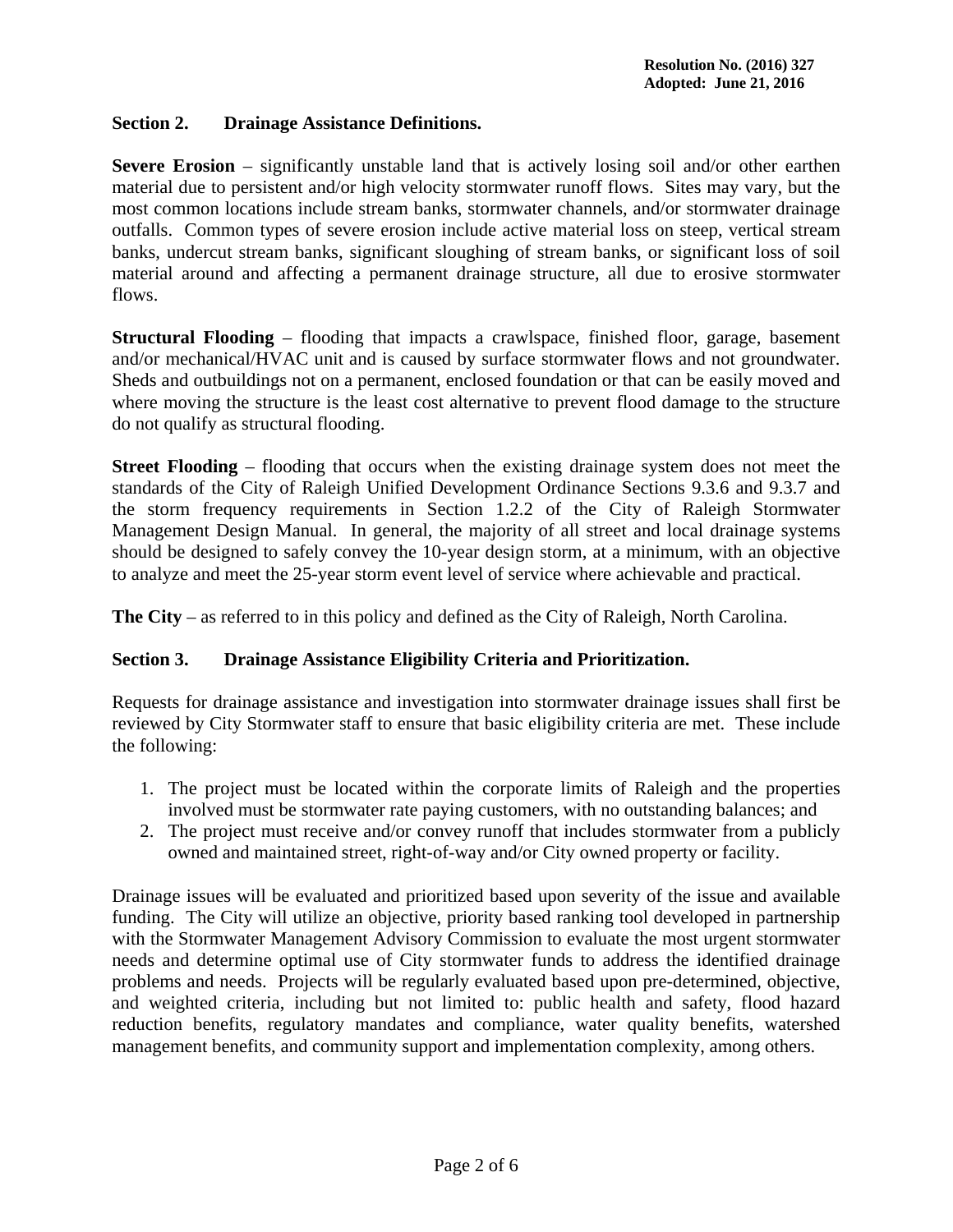Drainage assistance projects will also be subject to the following guidelines:

- 1. All projects will be authorized and funded based on a project priority ranking system and available City funding.
- 2. Property owners shall grant the City appropriate easement(s) across (his)(her)(their) property(ies) for the purpose of performing all necessary investigation and construction activities. These may include but not be limited to Temporary Construction Easements (TCE), Rights-of-Entry (ROE) agreements and City of Raleigh Permanent Drainage Easements (PDE). Signed easements and right-of-entry agreements must be obtained before any construction of drainage system improvements will commence on private property.
- 3. Design and construction of drainage solutions will meet City of Raleigh design standards.
- 4. Any pre-existing pipe or other drainage system installed along the public drainage system without proper city approval may need to be removed and will not be maintained by city staff (for example, unpermitted piping of roadside swales).
- 5. This program is not for new construction or redevelopment. Nothing herein shall be construed, or applied in such manner as to aid or assist in the subdivision or development of property in the City. The policy set out herein shall be applicable only to those properties for which no new subdivisions or development are anticipated.

Highest priority will be given to issues that most greatly impact public health and safety (such as flooding of a public right-of-way or street, structural flooding such as finished floor of a permanent structure, or severe erosion of a stream threatening a structure). The City reserves the right to re-evaluate and review drainage assistance projects at any time.

#### **Section 4. Application of the Drainage Assistance Policy.**

- City staff will evaluate all drainage requests to determine whether the site and location receives public or private runoff.
- Participation in Drainage assistance projects by the City, its agents and contractors shall be limited to the extent to which City funds are available for such purpose.
- The purpose of this Drainage Assistance Policy is to maintain proper flow and conveyance of public stormwater runoff within the conveyance system for the purpose of protecting water quality, reducing the threat of structural flooding and for the protection of public safety. It is not the intent or the practice of the City of Raleigh's drainage maintenance program to monetarily or aesthetically enhance public or private property.
- The City Manager is given administrative authority for assigning staff responsibility for the receipt, review and evaluation of projects under the City's Stormwater Drainage Assistance Policy.
- No work shall be performed until projects are approved by the City Council. Recommendations for projects shall be made by City staff with periodic review and concurrence from the City's Stormwater Management Advisory Commission.
- For open conveyance systems (such as grass swales, ditches, streams, and wetland areas), priority for repairs shall be given to active channel erosion that poses a dangerous threat to structures and/or public safety.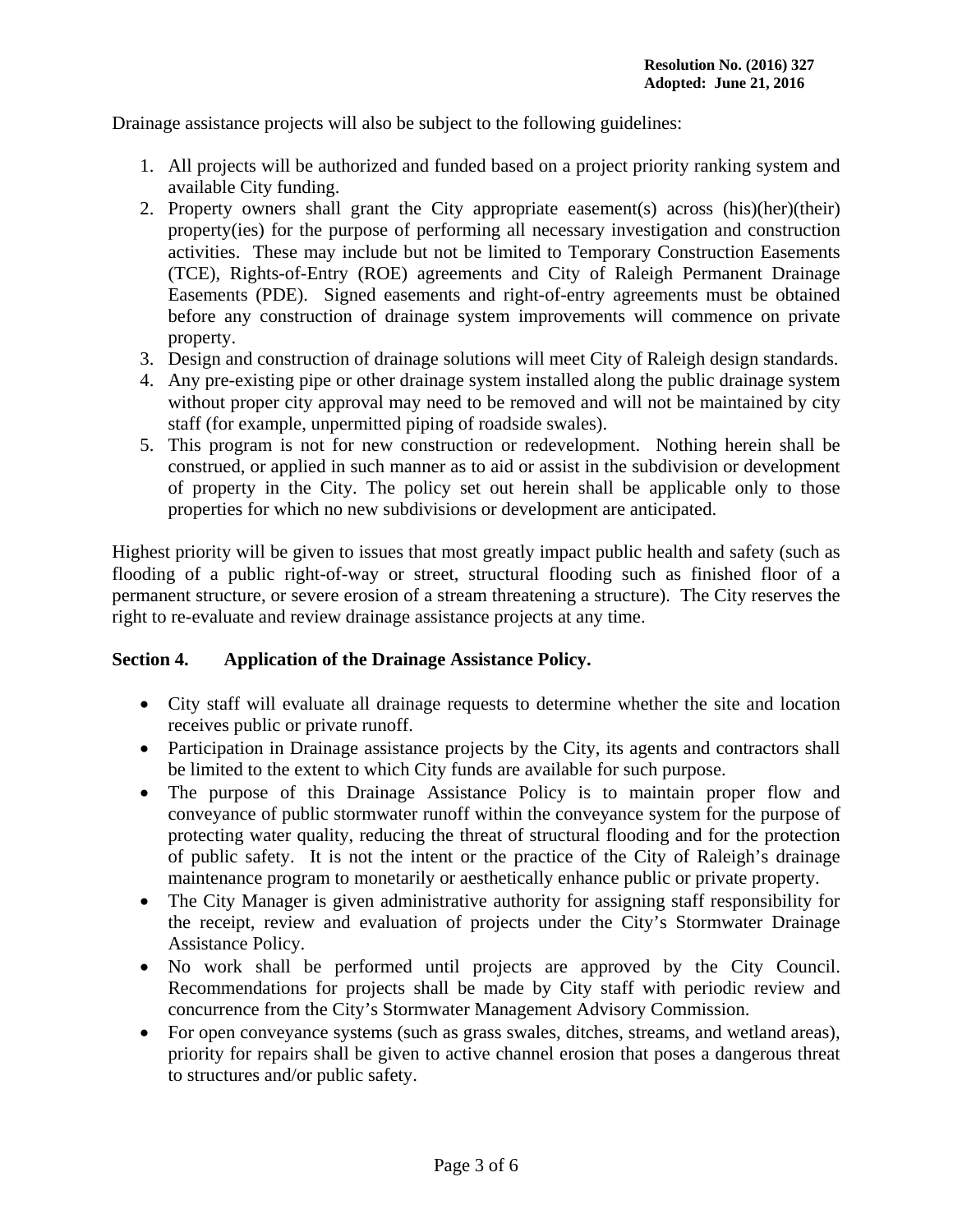- Mowing, litter removal and other routine maintenance, where allowed, is the responsibility of the property owner.
- Upgrade/relocation of existing stormwater infrastructure for the purpose of new or redevelopment shall be at developers/owners expense. Owner of property must obtain City approval before construction.
- Projects must be reasonably permittable with all local, state and federal regulations (e.g. not for cases where Individual Permits or significant mitigation efforts may be required for project approval).
- The City will not participate in projects or repairs if the issue is caused by unlawful action or willful misconduct by a property owner or petitioner.
- The policy of the City of Raleigh with respect to replacing inadequate storm drainage facilities causing public nuisances shall be as follows:
	- o Nuisances caused by the standing of water, described more specifically in Section 12-6002(l)(n) of the City Code shall be abated by the City pursuant to City Code  $12-6003$  (a)(b)(c) and the costs of such abatement shall be assessed according to the provisions of City Code Section 12-6003(d) relating to the same.
- If there exists a common interest in a project, repair or improvement with another government agency (such as NCDOT, Wake County, etc.), the City may enter into an agreement with the other government agency for a sharing of expenses.

# **Section 5. City of Raleigh Permanent Drainage Easements.**

A City of Raleigh Permanent Drainage Easement is a recorded, legal document which describes easement boundaries and any conditions and restrictions related to the permission granted by the property owner to the City of Raleigh. Under the easement, the property owner is the grantor and the City is the grantee. Generally, stormwater projects will be constructed within an easement dedicated for such purpose or within the public right-of-way.

Easements will be donated by property owners prior to disturbance of the property within the dedicated easement limits and all easements (with the exception of those deemed "temporary" as necessary for access and construction) will be permanent. The Stormwater Division will not purchase easements for the purpose of constructing Drainage Assistance Projects.

When an owner refuses to donate an easement necessary for the system improvement, the project will be placed on hold indefinitely until the easement is donated or the site conditions change thereby eliminating the need for the project.

Temporary Construction Easements and Right-of-Entry agreements shall expire upon City acceptance of a stormwater project, generally one year from completion of construction activities.

Existing Private Drainage Easements shall remain as such until improvements, repairs or replacements made by the City of Raleigh Stormwater Division are accepted by the City and a City of Raleigh Permanent Drainage Easement is executed and recorded. Until an easement has been executed and recorded at the Wake County Register of Deeds office by the City of Raleigh, maintenance of any portion of a storm drainage system on private property remains the legal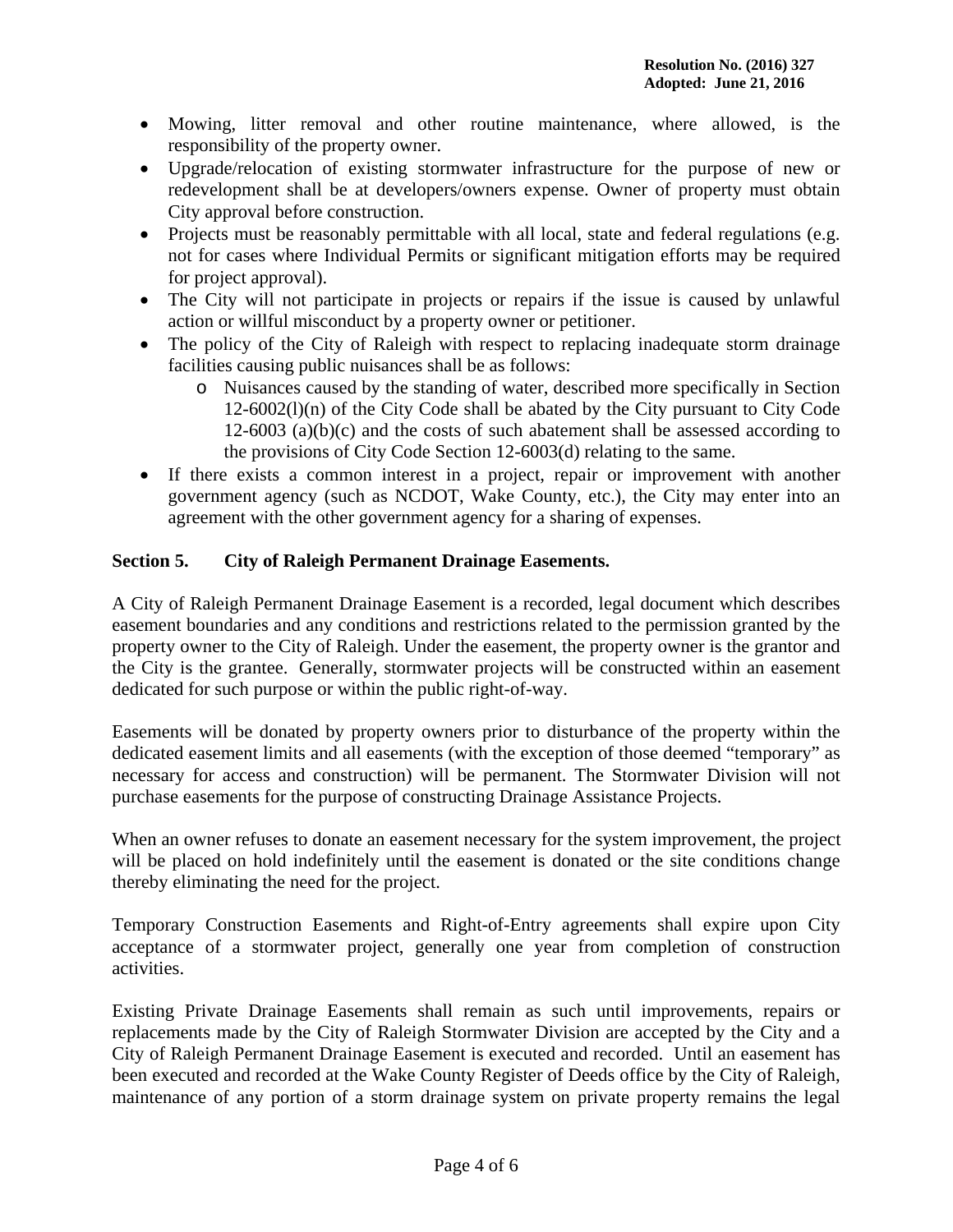responsibility of the property owner. The city shall be responsible only for the portions of the stormwater drainage system which are in city-maintained street rights-of-way and permanent storm drainage easements conveyed to and accepted by the city. Repairs and improvements to the drainage system shall be in accordance with established standards, policies, and schedules.

Upon successful completion of a stormwater repair project and upon the establishment of a City of Raleigh Permanent Drainage Easement over these repairs, certain restrictions will apply to the City drainage easement so that the area can function as it is designed. It should also be noted, the city's acquisition of drainage easements and/or the construction or repair by the city of drainage facilities does not constitute a warranty against stormwater hazards, including, but not limited to, flooding, erosion, or standing water.

Encroachments within a City of Raleigh Permanent Drainage Easement may include:

- Fences (not made of stone, block or concrete) that do not impede the flow of stormwater runoff as intended or prohibit access to public stormwater infrastructure;
- Trees whose root system is not a threat to the drainage system;
- Shrubs and flowers;
- Standard paved asphalt or concrete driveways and parking lots for underground storm drainage facilities

Items not allowed within a City of Raleigh Permanent Drainage Easement may include, but not be limited to:

- Trees planted over storm water pipes
- Tennis courts, swimming pools, dams or anything that may block the flow of water;
- Permanent structures not intended to be moved (such as brick, block or concrete); and
- Sheds or other buildings

Reference Municipal Code Section 6-4009 and City Unified Development Ordinance Section 7.2.8 for more details on drainage easements.

In general, **within a conveyed, City of Raleigh Permanent Drainage Easement**, the City will only perform the necessary maintenance activities and repairs to ensure the proper functionality of the drainage system located within. This includes:

- Removing fallen trees and large debris from creeks when those obstructions create a qualifying drainage problem;
- Clearing storm drain pipes, catch basins and culverts;
- Repairing or replacing broken storm drainage infrastructure or systems;
- Controlling severe creek bank erosion when necessary to protect water quality and adjacent properties; and

Activities that the City will not perform within these City of Raleigh Permanent Public Drainage Easements:

- Cleaning up sticks, leaves or debris on private property after heavy rain or flooding;
- Repairing or replacing private property damaged by stormwater runoff or flooding, including but not limited to indoor damages, air conditioners, heating units, fences, gardens, lawns, shrubs, mail boxes, and dog houses;